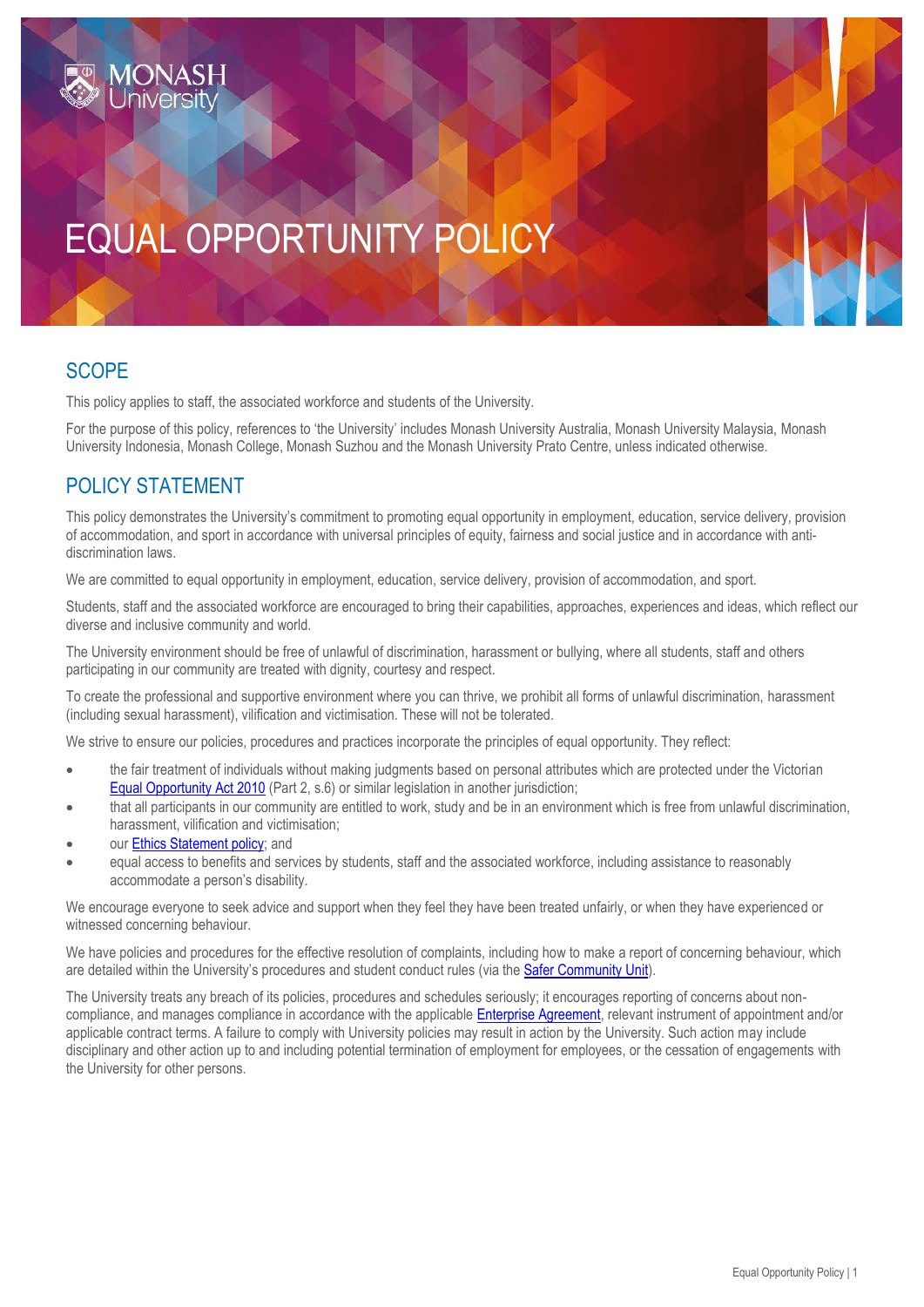### **DEFINITIONS**

| Associated workforce           | means any person appointed by the University to participate in University activities in an unpaid capacity<br>and are not employees of the University. The associate workforce includes (but is not limited to), Honorary<br>appointments such as Adjunct and Emeritus Professors, Conjoint Appointments, Contractors, University<br>Visitors, and Affiliates.                                                                                                                                                                                                                                                                    |                                                                                                                                                                                                                                                                                                                                                                                                                                                                                                                                                                                                                                                                                                             |
|--------------------------------|-----------------------------------------------------------------------------------------------------------------------------------------------------------------------------------------------------------------------------------------------------------------------------------------------------------------------------------------------------------------------------------------------------------------------------------------------------------------------------------------------------------------------------------------------------------------------------------------------------------------------------------|-------------------------------------------------------------------------------------------------------------------------------------------------------------------------------------------------------------------------------------------------------------------------------------------------------------------------------------------------------------------------------------------------------------------------------------------------------------------------------------------------------------------------------------------------------------------------------------------------------------------------------------------------------------------------------------------------------------|
| <b>Enterprise Agreement</b>    | The Enterprise Agreement means the:<br>Monash University Enterprise Agreement (Academic and Professional Staff) 2019 or the<br>Trades and Services staff (Building and Metal Trades staff) 2009 or the<br>$\bullet$<br>Trades and Services staff (Catering and Retail, Cleaning and Caretaking, and Miscellaneous<br>services staff) 2005<br>as applicable to the staff member in accordance with their contract of employment.                                                                                                                                                                                                   |                                                                                                                                                                                                                                                                                                                                                                                                                                                                                                                                                                                                                                                                                                             |
| <b>Harassment</b>              | Unwelcome conduct that might reasonably cause a person to be offended, humiliated or intimidated<br>because they have a protected attribute. Harassment can also happen if someone is working in an<br>environment permeated by conduct or activities that make it hostile, or intimidating. The behaviour can be<br>overt or subtle, verbal, non-verbal or physical.                                                                                                                                                                                                                                                             |                                                                                                                                                                                                                                                                                                                                                                                                                                                                                                                                                                                                                                                                                                             |
| <b>Protected attribute</b>     | <b>Australian Federal Law</b><br>age;<br>breastfeeding;<br>disability;<br>family responsibilities;<br>gender identity;<br>intersex status;<br>marital or relationship status;<br>pregnancy or potential pregnancy;<br>people with disabilities who have a carer,<br>assistant, assistance animal or disability<br>aid;<br>race, colour, descent or national or ethnic<br>origin;<br>sex; and<br>$\bullet$<br>sexual orientation;<br>Also falling within the definition of 'unlawful<br>discrimination' is:<br>harassment of people with disabilities;<br>offensive behaviour based on racial hatred;<br>and<br>sexual harassment. | <b>Victorian Law</b><br>age;<br>carer and parental status;<br>disability;<br>$\bullet$<br>employment activity;<br>gender identity (which includes gender<br>expression);<br>industrial activity;<br>intersex status;<br>lawful sexual activity and sexual<br>orientation;<br>marital status or relationship status;<br>physical features;<br>political belief or activity;<br>pregnancy and breastfeeding;<br>race:<br>$\bullet$<br>religious belief or activity;<br>sex:<br>$\bullet$<br>expunged homosexual conviction;<br>a spent conviction;<br>sex characteristics; and<br>$\bullet$<br>personal association with someone who<br>has, or is assumed to have, one of these<br>personal characteristics. |
|                                | The University expects that its staff and students be free from discrimination based on these<br>characteristics at any location.                                                                                                                                                                                                                                                                                                                                                                                                                                                                                                 |                                                                                                                                                                                                                                                                                                                                                                                                                                                                                                                                                                                                                                                                                                             |
| <b>Staff</b>                   | means paid, academic, professional and trades and services staff employed by the University:<br>under a relevant Enterprise Agreement; or<br>(a)<br>(b) a contract or employment.                                                                                                                                                                                                                                                                                                                                                                                                                                                 |                                                                                                                                                                                                                                                                                                                                                                                                                                                                                                                                                                                                                                                                                                             |
| <b>Student Conduct Rules</b>   | Refers to the:<br><b>Student Charter</b><br>$\bullet$<br><b>Monash University Statute, Section 16</b><br>٠<br>Monash University Council Regulations, Part 7<br>$\bullet$                                                                                                                                                                                                                                                                                                                                                                                                                                                          |                                                                                                                                                                                                                                                                                                                                                                                                                                                                                                                                                                                                                                                                                                             |
| <b>Unlawful Discrimination</b> | Treating or proposing to treat an individual unfavourably because they have an attribute protected by<br>law. Discrimination can be direct or indirect:<br>Direct discrimination can occur when a person or group is treated less favourably than another<br>person or group in a similar situation, because of a protected attribute;<br>Indirect discrimination involves imposing a requirement, condition or practice that operates to<br>$\bullet$                                                                                                                                                                            |                                                                                                                                                                                                                                                                                                                                                                                                                                                                                                                                                                                                                                                                                                             |